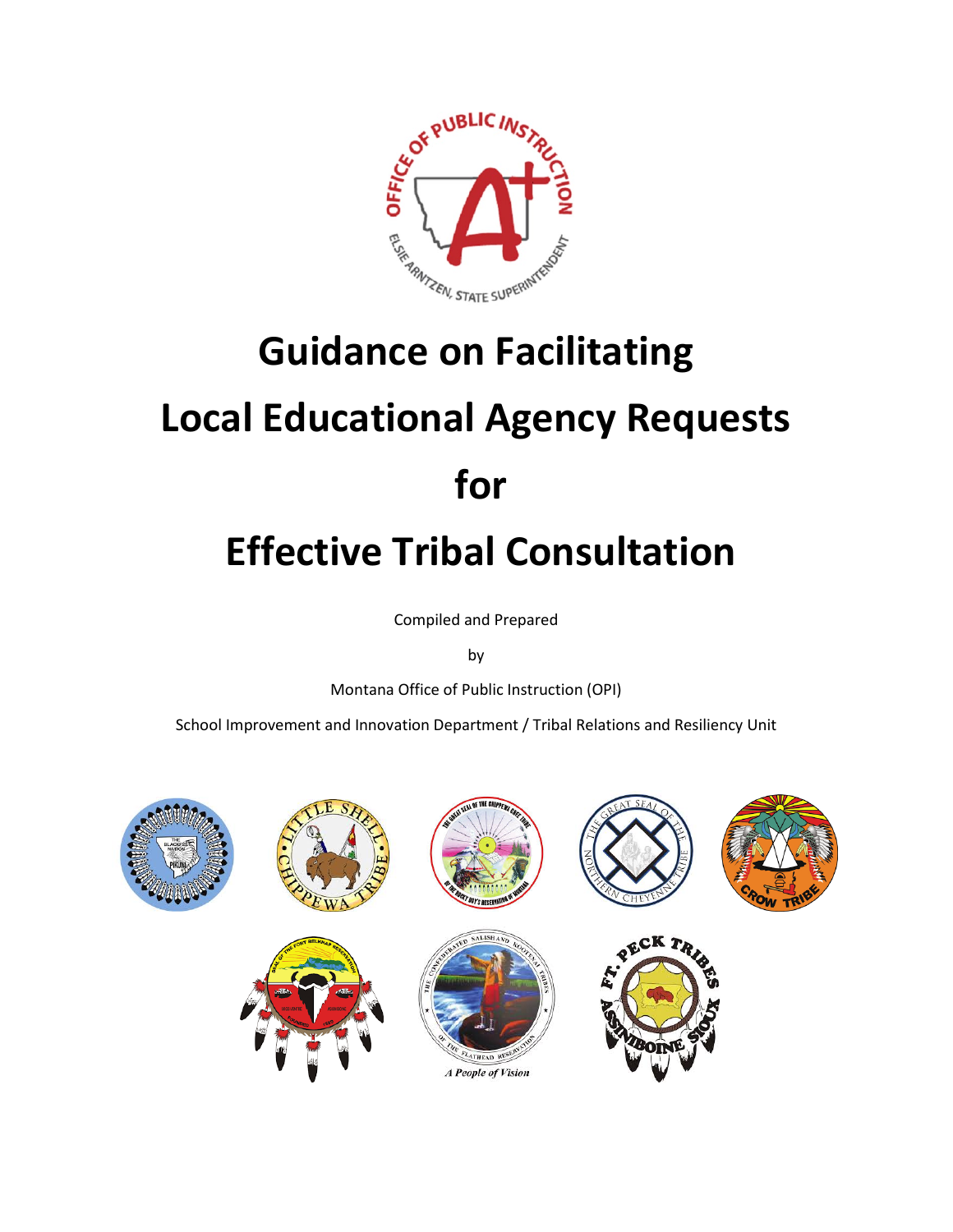# **Table of Contents**

| Scheduling and Sequencing of Tribal Consultation under ESSA Section 8538  2     |
|---------------------------------------------------------------------------------|
|                                                                                 |
| Required Consultation Documentation Under ESSA Section 8538  3                  |
|                                                                                 |
| Combining Consultation in Conjunction with Required Tribal/Parent Involvement 4 |
| Determining the Necessity of Separate or Collective Consultation  4             |
| Agency Facilitation in Accordance with ESSA Section 8538 Requirements 4         |
| Request to Initiate Tribal Consultation in Compliance with ESSA Section 8538  6 |

# *"Let us put our minds together and see what life we can make for our children." Sitting Bull*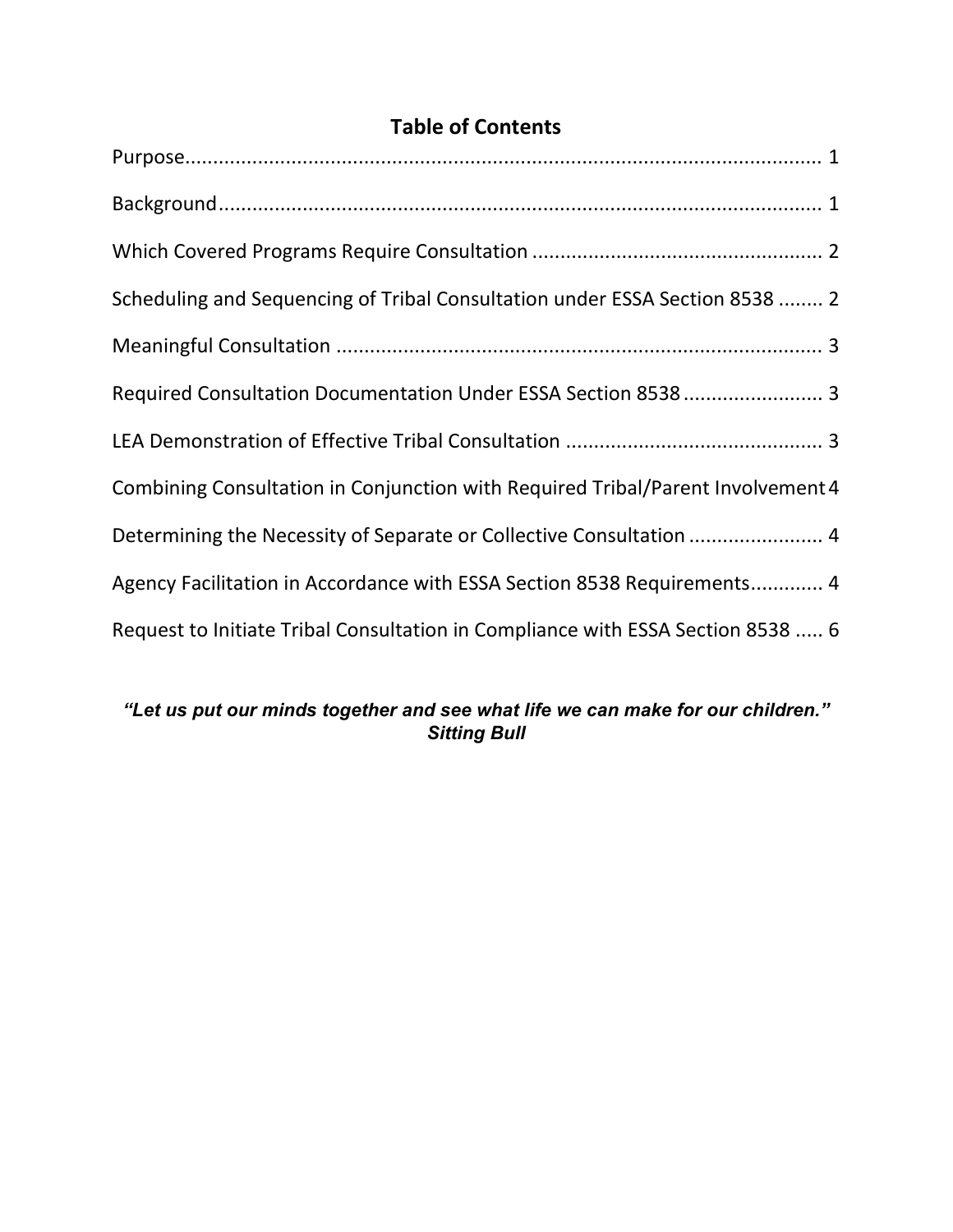# Guidance on Facilitating Local Educational Agency Requests for Effective Tribal Consultation

#### <span id="page-2-0"></span>Purpose

The Tribal Relations and Resiliency Unit (TRRU) was developed to build relationships and understandings within the Office of Public Instruction (OPI) and Montana school districts to incorporate tribal voice, share resources, and build connections through consultation on matters affecting American Indian students. Consultation, as defined within the Every Student Succeeds Act (ESSA) requirements, will work to create these opportunities for school districts and tribal leaders to work collaboratively for the benefit of our youth.

We have compiled the following best practices document and recommendations with the intent of providing interagency staff responsible for managing covered federal/state programs Guidance on Facilitating Local Educational Agency (LEA) Requests for Effective Tribal Consultation.

As drafted by the US Department of Education bulletin dated September 2016, under ESSA Section 8538, consultation is intended to create opportunities for Local Educational Agencies (LEAs) and tribal leaders to work together on behalf of American Indian and Alaska Native students. The consultation process allows affected LEAs to gather input from Indian tribes and tribal organizations to encourage relationships and collaboration that is a critical part of improving academic outcomes.

# <span id="page-2-1"></span>Background

The consultation requirements outlined under section 8538 of the Elementary and Secondary Education (ESEA – reauthorized as ESSA) requires affected local educational agencies (LEAs) to consult with Indian tribes, or those tribal organizations approved by the tribes located in the area served by the LEA, prior to submitting a plan or application for covered programs. This requirement is designed *"to ensure timely and meaningful consultation on issues affecting American Indian and Alaska Native students."* The consultation must be done *"in a manner and in such time that provides the opportunity for such appropriate officials from Indian tribes or tribal organizations to meaningfully and substantively contribute to plans under covered programs"*.

An affected LEA is defined within the ESSA requirements as a school district or system that has either fifty percent (50%) or more of its student enrollment made up of AI/AN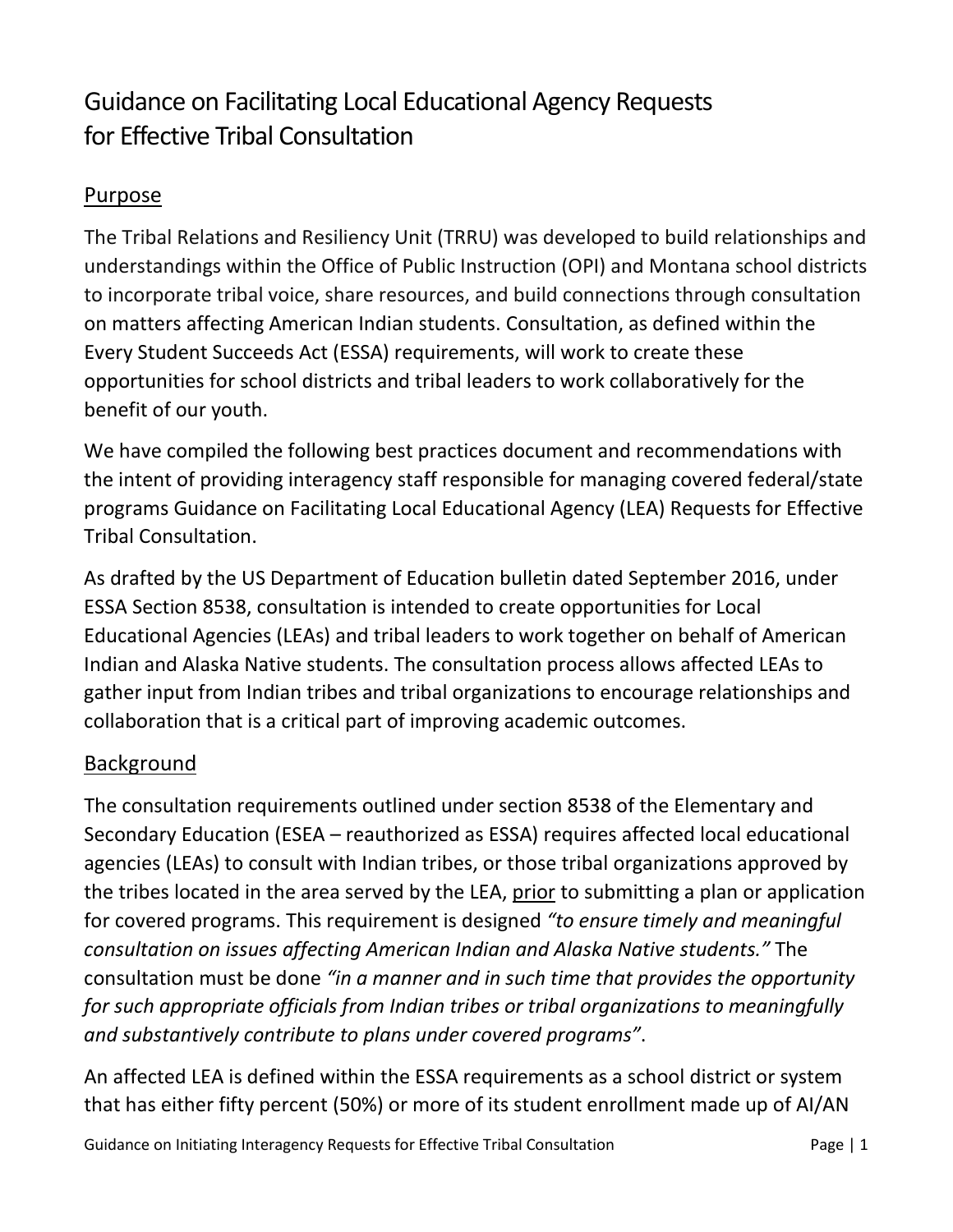students or received an Indian education formula grant under Title VI of the ESEA, as amended by the ESSA, in the previous fiscal year that exceeded \$40,000, and which also educate American Indian/Alaska Native (AI/AN) students. Affected LEAs who meet these criteria are required to consult with local Indian tribes or tribal organizations prior to submitting a plan or application under covered ESEA (ESSA) formula grant programs.

# <span id="page-3-0"></span>Which Covered Programs Require Consultation

The following is a list of current programs which require an affected LEA to consult with Indian tribes or tribal organizations prior to submitting either a plan or application for covered programs.

- Title I, Part A (Improving Basic Programs Operated by State and Local Educational Agencies)
- Title I, Part C (Education of Migratory Children)
- Title I, Part D (Prevention and Intervention Programs for Children and Youth who are Neglected, Delinquent, or At-Risk)
- Title II, Part A (Supporting Effective Instruction)
- Title III, Part A (English Language Acquisition, Language Enhancement, and Academic Achievement Act)
- Title IV, Part A (Student Support and Academic Enrichment Grants)
- Title IV, Part B (21st Century Community Learning Centers)
- Title V, Part B, subpart 2 (Rural and Low-Income School Program)
- Title VI, Part A, subpart 1 (Indian Education Formula Grants to Local Educational Agencies)

# <span id="page-3-1"></span>Scheduling and Sequencing of Tribal Consultation under ESSA Section 8538

Affected LEAs should conduct their consultation in advance of making significant decisions regarding plans or applications for covered programs, to ensure an *"opportunity for . . . appropriate officials from Indian tribes or tribal organizations to meaningfully and substantively contribute"* to an LEA's plan (section 8538(a)).

The timeline for each consultation is dictated by requirements of the relevant formula grant program, which have different application deadlines. Given that tribes may receive multiple requests for consultation, LEAs are encouraged to consider arranging for informational meetings with Indian tribes or tribal organizations in advance of the actual, formal consultation taking place. Facilitation of these, informal information gathering sessions should be arranged with the assistance of the State EA, and, through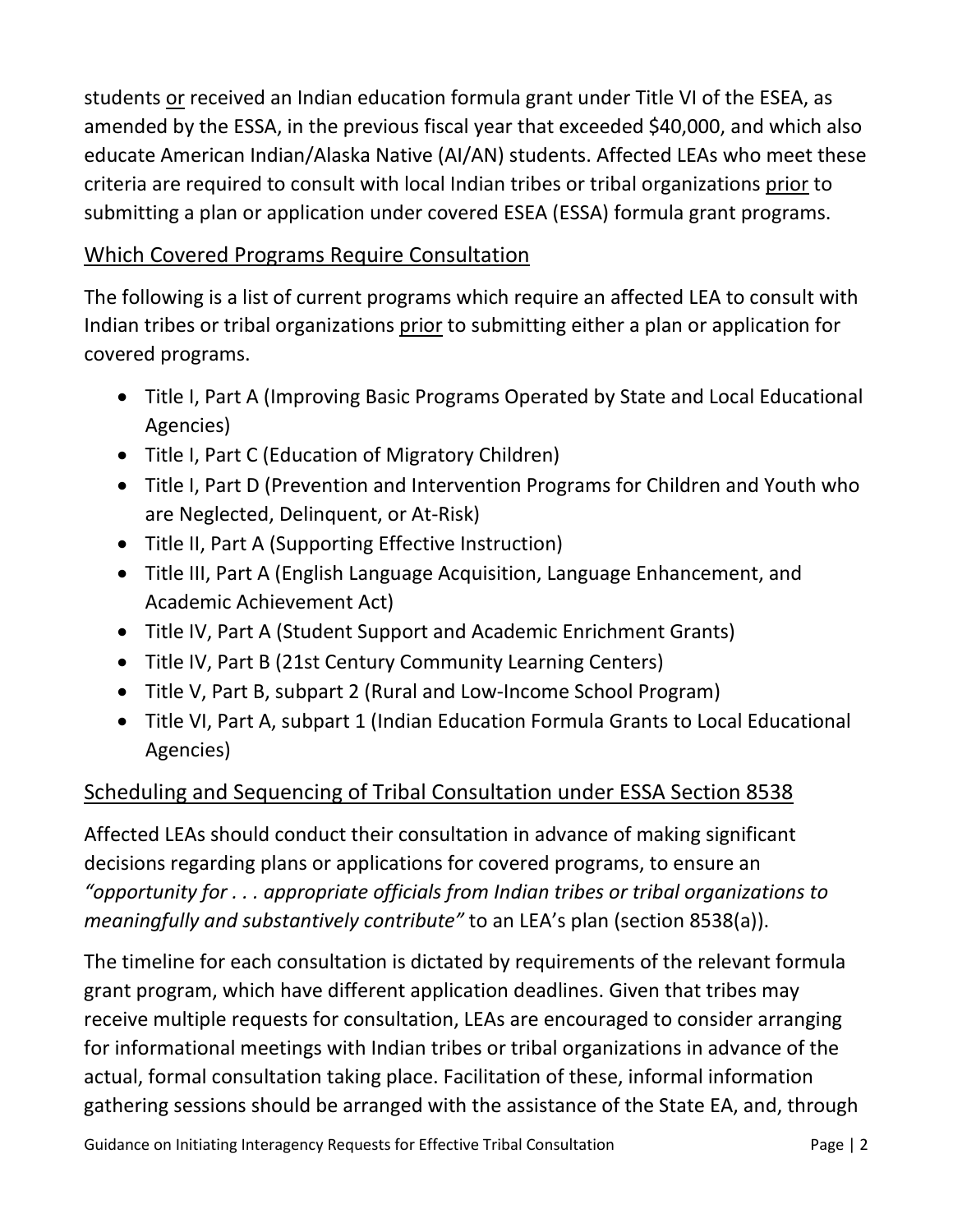services provided by the Tribal Relations and Resiliency Unit working directly with the Tribal, Family, and Community Liaison.

#### <span id="page-4-0"></span>Meaningful Consultation

In order to ensure consultation is meaningful, a respectful relationship is essential. Education and understandings of SEAs (State Educational Agencies), LEAs and Tribal Nations can ease misconceptions and build trust. Mutually valued protocol and procedure can provide positive experiences for our students, districts, tribes, and state.

We will assist LEAs in the opportunity to receive timely input and feedback in collaboration with the tribes on plans pertaining to ESSA-covered programs. We will work with the tribal nations, or those tribal organizations approved by the tribes located in the area served by the LEA to create opportunities for input, resource sharing and support for students.

We will support LEAs on issues or questions on which the LEA seeks tribal input, or support to draft plans, in advance of the actual consultation. As LEAs are mandated to initiate consultation prior to making a final decision on significant and substantive issues related to the content of the covered program plans, we can assist LEAs in providing written responses to all tribal input received during consultation to explain how tribal input was considered and incorporated into the final application and plan.

#### <span id="page-4-1"></span>Required Consultation Documentation Under ESSA Section 8538

Under this section, each LEA must maintain in its records for all State-administered ESEA programs copies of documentation in the form of a current, written affirmation signed and dated by the appropriate officials of the participating tribes (or tribal organizations approved by the tribes), demonstrating the required consultation has occurred. If tribal officials do not provide such affirmation within a reasonable period, the LEA must forward to the SEA documentation confirming consultation has taken place.

#### <span id="page-4-2"></span>LEA Demonstration of Effective Tribal Consultation

Documentation supporting the affected LEA's assertion that effective consultation has been completed between the LEA and the tribe or tribal organization may include any of the following:

• A letter, memo, or email from the American Indian nation(s) and tribal communities or tribal organizations approved by the nations located in the area served by the LEA stating meaningful consultation occurred.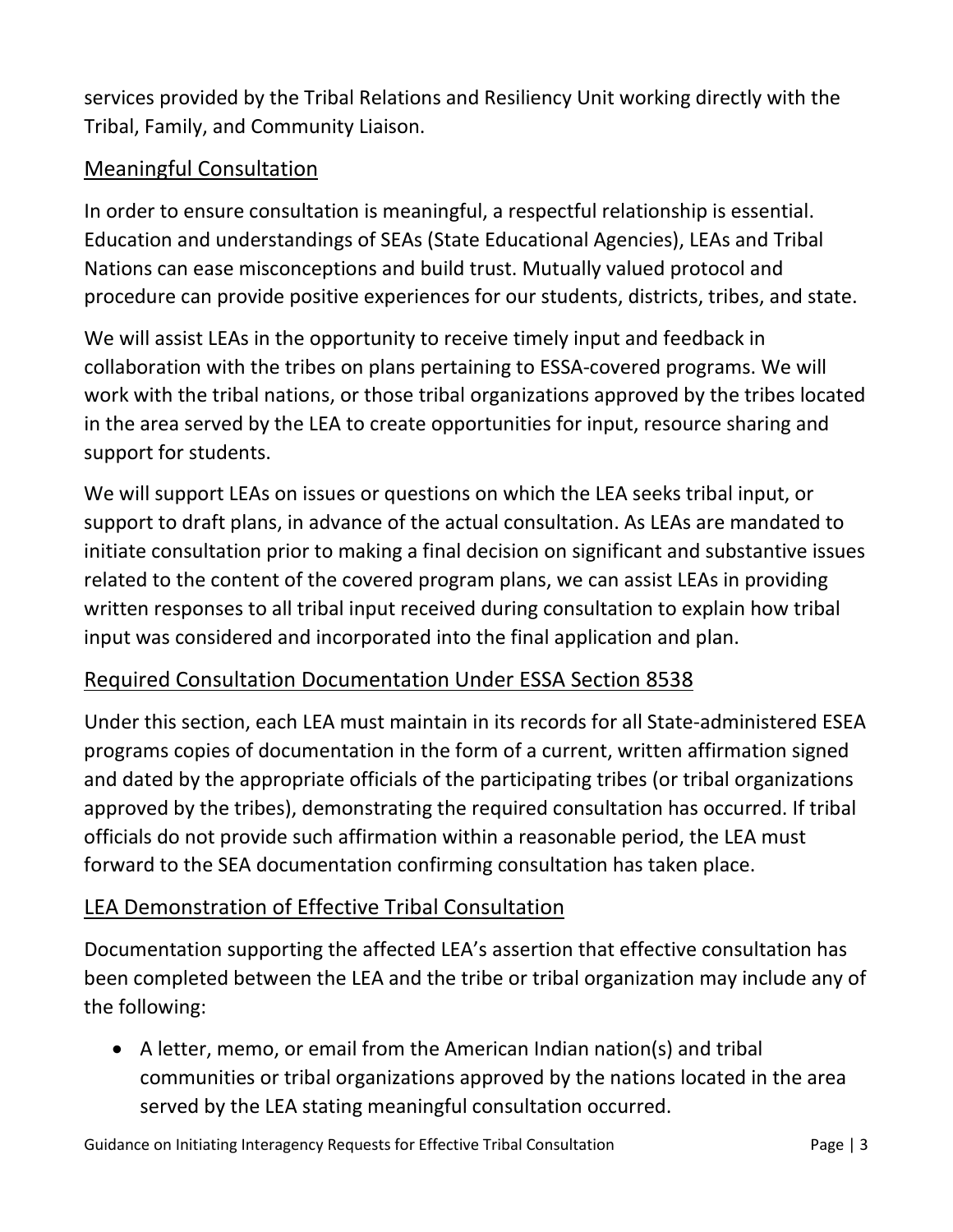- A formal agreement or memorandum of understanding (MOU) between the entities describing their collaboration to support students who are American Indian.
- A work plan developed by the LEA and the American Indian nation(s) and tribal communities or tribal organizations approved by the nations located in the area served by the LEA to develop a formal agreement or MOU between the entities.
- ESSA LEA Plan consultation meeting minutes.

# <span id="page-5-0"></span>Combining Consultation in Conjunction with Required Tribal/Parent Involvement

LEAs may coordinate or consolidate the required ESEA consultation with the parent activities required under the Indian Education formula grant program, the Impact Aid program, and the Johnson O'Malley program. An LEA may only do so, however, if the activity in question  $-$  i.e., the consultation  $-$  meets all of the requirements of each program. For example, an LEA may plan a public hearing or meeting with its local tribe regarding its education program generally in order to meet the Impact Aid requirements for Indian Policies and Procedures; that hearing with the tribe could incorporate the elements of the LEA's proposed plans under the covered programs, rather than hold a separate consultation event. The LEA can involve the local tribe or tribes in planning the best approach that satisfies the needs of the tribe(s) and the LEA in a time-effective manner, meeting the requirements of the various programs.

# <span id="page-5-1"></span>Determining the Necessity of Separate or Collective Consultation

Where there are multiple tribes and a single LEA, the LEA may hold a consolidated consultation that includes all affected local tribes. Similarly, where there are multiple LEAs and one tribe, there is no federal prohibition against a joint consultation held by several LEAs. In both cases the LEA must ensure the tribe or tribes have a meaningful and timely opportunity to give input into an LEA's plans or applications.

#### <span id="page-5-2"></span>Agency Facilitation in Accordance with ESSA Section 8538 Requirements

To ensure all conditions outlined under ESSA Section 8538 (Tribal Consultation with LEAs are satisfied and that the OPI, as the SEA identified within ESSA, remains in alignment with stated requirements, the Tribal Relations and Resiliency Unit encourages agency level staff and personnel to observe the following recommended protocols in advising and supporting affected LEAs with respect to the best practices to be followed.

Guidance on Initiating Interagency Requests for Effective Tribal Consultation Page | 4 In order to facilitate the process of tribal consultation with OPI agency staff assisting LEAs, working in conjunction with the OPI Tribal Relations and Resiliency Unit and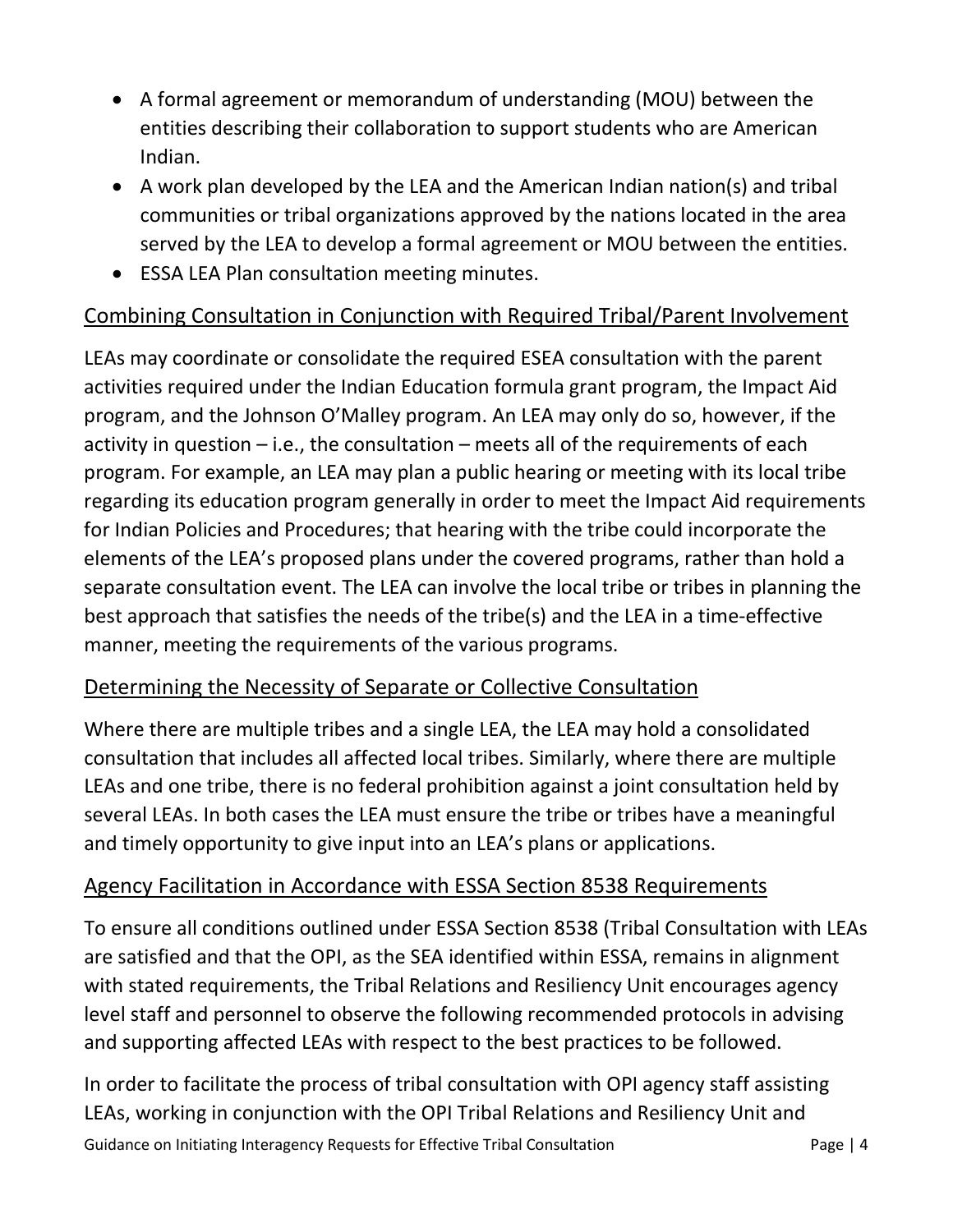Director, who is primary responsibility as a liaison is to provide leadership, direction, facilitation, and coordination with key stakeholders for K-12 programs related to Indian education and American Indian student achievement, we have developed a written request (see attached format) which can be submitted to the Tribal Relations and Resiliency Unit Director for review and guidance.

Once the request has been submitted by the LEA, working with and through the SEA for review by the Tribal Relations and Resiliency Unit, the following actions will be initiated:

- Unit Director/Liaison will acknowledge receipt of the request.
- A reasonable period should be allowed following the submission of the initial request from the LEA for receipt of a response from the Unit Director.
- Unit Director/Liaison will identify the appropriate tribal staff, department, or tribal organization that is authorized to participate in the consultation process and initiate contact with the appropriate tribe or tribal organization, along with providing that contact information to the LEA.
- Unit Director/Liaison will facilitate the LEA's request for both an informal or informational conversation with the appropriate tribal staff, department, or tribal organization, along with providing additional direction on the next steps for both LEAs and tribes or tribal organizations with the intent of facilitating the formal consultation process.
- Unit Director/Liaison will work directly with both the LEA and tribe or tribal organization to complete an effective and meaningful formal consultation process to benefit students and advance relationships where needed.
- When consultation is complete, the LEA can provide confirmation through supporting documentation to the Unit Director/Liaison and tribe or tribal organization, identifying the outcomes of the consultation process including specific components of the covered program plan that reflect the recommendations provided through the tribal consultation process.

As a team within OPI, we can provide LEAs and Tribal Nations the appropriate guidance and support required by ESSA. We will build a collaborative foundation to consistently schedule consultation on an annual basis with hopes to better relationships, share resources, and support services for the betterment of the American Indian students. When schools and communities work together, students benefit.